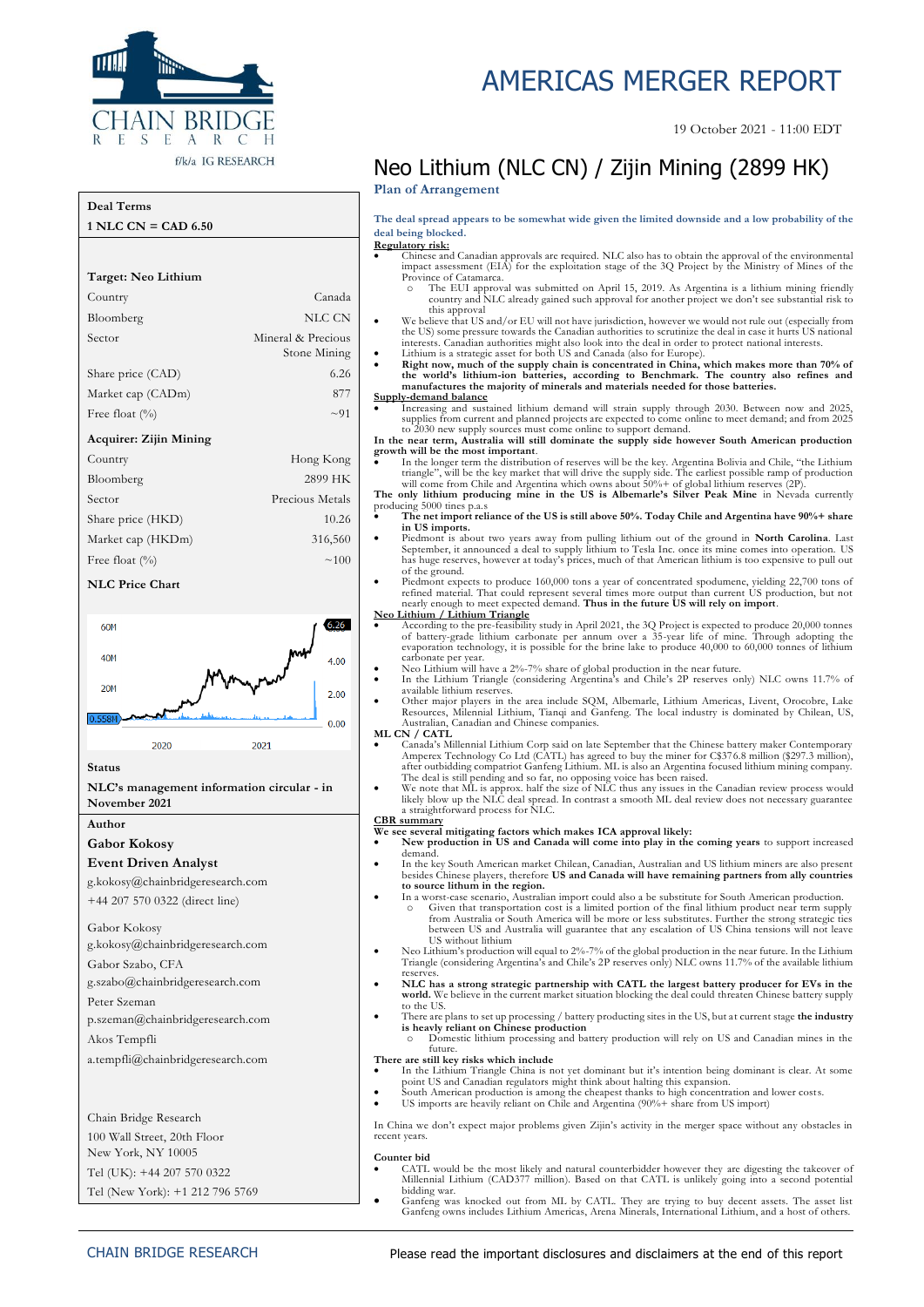# **Key terms of the merger**

| <b>Transaction Details</b>        |                                                                    |                                                                                                                                                                                                                           |  |  |
|-----------------------------------|--------------------------------------------------------------------|---------------------------------------------------------------------------------------------------------------------------------------------------------------------------------------------------------------------------|--|--|
| <b>Announcement Date</b>          |                                                                    | October 9, 2021                                                                                                                                                                                                           |  |  |
| Offer terms                       |                                                                    | 1 NLC $CN = CAD$ 6.50                                                                                                                                                                                                     |  |  |
| % owned by NLC CN stockholders    |                                                                    | $0\%$                                                                                                                                                                                                                     |  |  |
| Deal Size (Market Value)          | \$919m                                                             |                                                                                                                                                                                                                           |  |  |
| Offer structure                   | Plan of Arrangement under the Business Corporations Act (Ontario)  |                                                                                                                                                                                                                           |  |  |
| Target's Board Recommendation     |                                                                    | Yes<br>Yes                                                                                                                                                                                                                |  |  |
| <b>Voting Agreement</b>           |                                                                    | Each of the directors and senior officers of the Target Company that hold Shares, as shareholders, has                                                                                                                    |  |  |
|                                   |                                                                    | executed voting and support agreements and agreed:1. to vote his/her Shares in favour of the arrangement                                                                                                                  |  |  |
|                                   |                                                                    | resolution at the Special Meeting of Shareholders; 2. not to sell or dispose of any Shares or any securities<br>that are convertible into the Shares of the Target Company; and 3. not to exercise any rights of dissent. |  |  |
| <b>Target Incorporation</b>       |                                                                    | Ontario (Canada)                                                                                                                                                                                                          |  |  |
| Synergies                         |                                                                    | $\blacksquare$ N/A                                                                                                                                                                                                        |  |  |
| <b>Indicated Closing Date</b>     |                                                                    |                                                                                                                                                                                                                           |  |  |
| E.                                | The Transaction is expected to close in the first half of 2022.    |                                                                                                                                                                                                                           |  |  |
| <b>Dividends</b>                  |                                                                    |                                                                                                                                                                                                                           |  |  |
|                                   |                                                                    |                                                                                                                                                                                                                           |  |  |
|                                   | budget, and shall be consistent with past practice.                | NLC CN hasn't paid dividend so far. Target Company shall conduct its businesses in the ordinary course of business and follow the approved                                                                                |  |  |
|                                   |                                                                    |                                                                                                                                                                                                                           |  |  |
| Financing                         |                                                                    |                                                                                                                                                                                                                           |  |  |
|                                   | The fund for the Acquisition will be self-financed by the Company. |                                                                                                                                                                                                                           |  |  |
| NLC CN capitalization             |                                                                    |                                                                                                                                                                                                                           |  |  |
| <b>NLC CN Equity</b><br>ш         |                                                                    | As at 30 June 2021, Neo Lithium had 141,344,654 common shares issued and outstanding and<br><b>Co</b>                                                                                                                     |  |  |
| <b>NLC CN Debt</b><br>T.          |                                                                    | 8,855,000 stock options outstanding in total.<br>NLC has no debt, only cash.<br><b>I</b>                                                                                                                                  |  |  |
|                                   |                                                                    |                                                                                                                                                                                                                           |  |  |
| <b>Valuation Multiples</b>        |                                                                    |                                                                                                                                                                                                                           |  |  |
| 1-day premium<br><b>C</b>         |                                                                    | 18% (36% over 20-day VWAP) as at October 8, 2021                                                                                                                                                                          |  |  |
| Timetable                         |                                                                    |                                                                                                                                                                                                                           |  |  |
| <b>Arrangement Agreement</b>      |                                                                    | October 8, 2021                                                                                                                                                                                                           |  |  |
| Deal Announcement<br>П            |                                                                    | October 9, 2021                                                                                                                                                                                                           |  |  |
| ш                                 | NLC's management information circular                              | in November 2021                                                                                                                                                                                                          |  |  |
| NLC Shareholders' meeting         |                                                                    | in December 2021                                                                                                                                                                                                          |  |  |
| Regulatory filings to be made     |                                                                    | By mid-November 2021                                                                                                                                                                                                      |  |  |
| Regulatory approvals in place     |                                                                    | By H1 2022                                                                                                                                                                                                                |  |  |
| Settlement (CBR est.)             |                                                                    | H1 2022                                                                                                                                                                                                                   |  |  |
| Outside date                      |                                                                    | March 8, 2022                                                                                                                                                                                                             |  |  |
| Extended outside date (+90D)      |                                                                    | June 6, 2022                                                                                                                                                                                                              |  |  |
| Solicitation Clause (WNR and TSO) |                                                                    |                                                                                                                                                                                                                           |  |  |
| ш                                 | There is a non-solicitation clause with a fiduciary out.           |                                                                                                                                                                                                                           |  |  |
| E.                                |                                                                    | If the Target Company receives an acquisition proposal in good faith and not under active solicitation, the Target Company shall have the right to                                                                        |  |  |
|                                   |                                                                    | respond and the Target Company shall notify the Purchaser. If the Target Company considers that the offer constitutes a superior proposal, it shall notify                                                                |  |  |
|                                   |                                                                    | the Purchaser and the Purchaser has a right to respond or match within ten business days.                                                                                                                                 |  |  |
| Key conditions to the merger      |                                                                    |                                                                                                                                                                                                                           |  |  |
| Shareholder approval<br>П         |                                                                    | approval of at least 66.67% of the votes cast by shareholders<br><b>Contract Contract Contract</b>                                                                                                                        |  |  |
| No injunctions<br>ш               |                                                                    | Yes                                                                                                                                                                                                                       |  |  |
| No legal prohibition              |                                                                    | Yes                                                                                                                                                                                                                       |  |  |
| <b>Regulatory Approvals</b>       |                                                                    | National Development and Reform Commission of the PRC, the Ministry of Commerce of                                                                                                                                        |  |  |
|                                   |                                                                    | the PRC, the State Administration of Foreign Exchange of the PRC and the approvals,                                                                                                                                       |  |  |
|                                   |                                                                    | registrations, filings and clearances under the Investment Canada Act ("ICA") shall have been made,<br>given or obtained                                                                                                  |  |  |
|                                   | The approval of the environmental                                  | Yes                                                                                                                                                                                                                       |  |  |
| impact assessment for the         |                                                                    |                                                                                                                                                                                                                           |  |  |
|                                   | exploitation stage of the 3Q Project                               |                                                                                                                                                                                                                           |  |  |
| shall have been obtained          |                                                                    |                                                                                                                                                                                                                           |  |  |
|                                   |                                                                    |                                                                                                                                                                                                                           |  |  |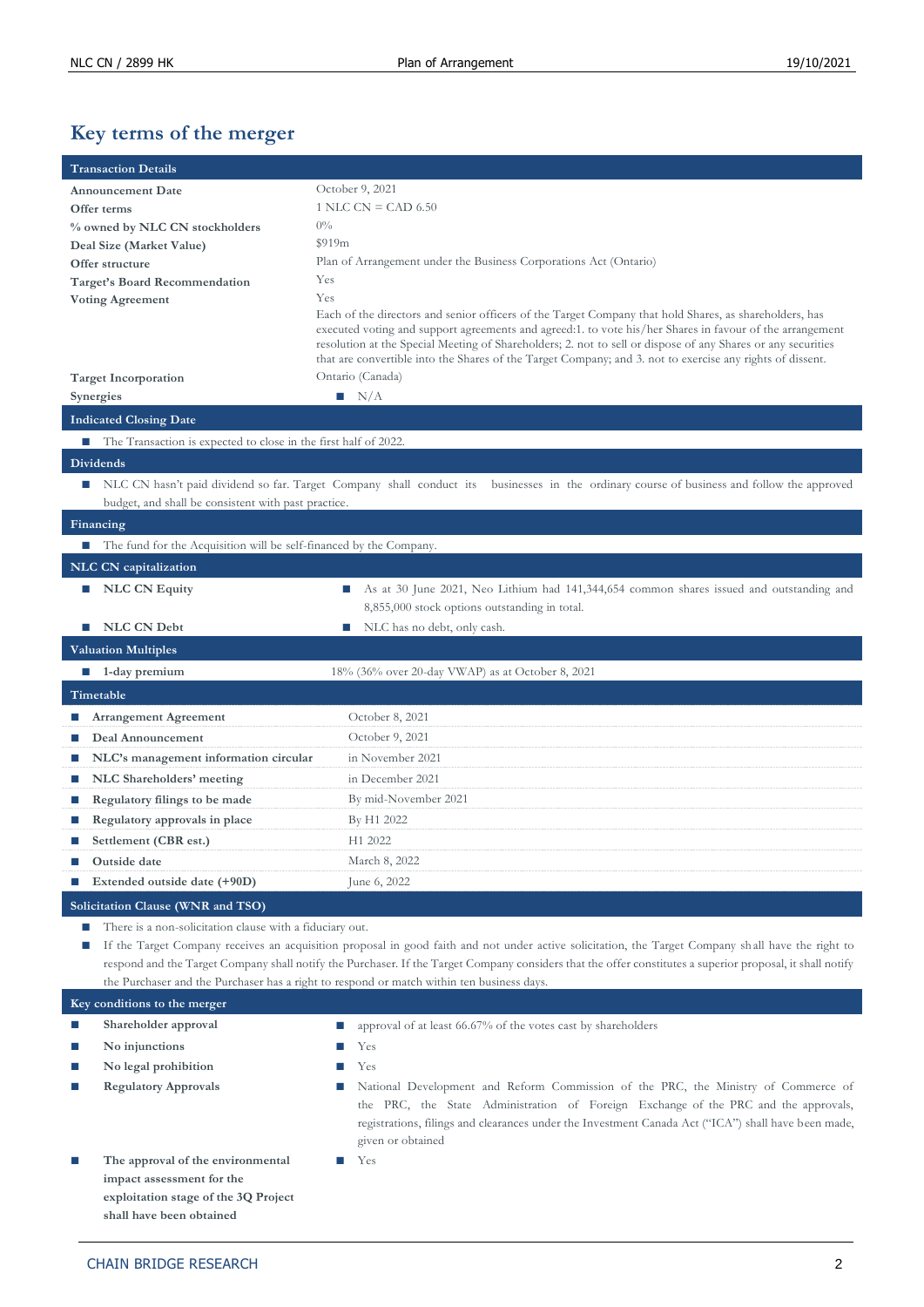|             | No Company MAC                                                          | Yes                                                                                                                                                                                                                                                                                                                                                                                                                                                                                                                                                                                                                                                                                                                                                                                                                           |
|-------------|-------------------------------------------------------------------------|-------------------------------------------------------------------------------------------------------------------------------------------------------------------------------------------------------------------------------------------------------------------------------------------------------------------------------------------------------------------------------------------------------------------------------------------------------------------------------------------------------------------------------------------------------------------------------------------------------------------------------------------------------------------------------------------------------------------------------------------------------------------------------------------------------------------------------|
|             | Reps and warranties                                                     | Yes                                                                                                                                                                                                                                                                                                                                                                                                                                                                                                                                                                                                                                                                                                                                                                                                                           |
|             | Court approvals                                                         | Yes                                                                                                                                                                                                                                                                                                                                                                                                                                                                                                                                                                                                                                                                                                                                                                                                                           |
|             | <b>Break</b> fees                                                       |                                                                                                                                                                                                                                                                                                                                                                                                                                                                                                                                                                                                                                                                                                                                                                                                                               |
|             | <b>Break</b> fee                                                        | US\$35 million<br>ш<br>(1) There is a material breach of non-solicitation obligations by the Target Company;<br>(2) The board of directors of the Target Company changes its recommendation;<br>(3) The Target Company accepts a superior proposal; or<br>(4) The Agreement is terminated by the Company, the Purchaser or the Target Company, if there is<br>ш<br>a failure to obtain the shareholder approval at the Special Meeting of Shareholders, or by the<br>Company or the Purchaser, if there is a material breach of any representation or covenant by the<br>Target Company.<br>In the event that the Target Company is in material breach of any representations or covenants which<br>П<br>makes the Purchaser terminate the Agreement, the Target Company shall pay the Purchaser<br>CAD\$1m as a compensation |
|             | Reverse break fee                                                       | US\$35 million<br>m.<br>in the event that the approvals from the government of the PRC have not been obtained, which<br>ш<br>makes the Transaction cannot be consummated.                                                                                                                                                                                                                                                                                                                                                                                                                                                                                                                                                                                                                                                     |
|             | <b>Antitrust related clauses</b>                                        |                                                                                                                                                                                                                                                                                                                                                                                                                                                                                                                                                                                                                                                                                                                                                                                                                               |
| ш<br>ш<br>ш | <b>Jurisdictions</b><br>Divestiture obligation<br>Litigation obligation | Canada, China<br>N/A<br>N/A                                                                                                                                                                                                                                                                                                                                                                                                                                                                                                                                                                                                                                                                                                                                                                                                   |
| ш           | Reverse break fee (regulatory)                                          | Yes US\$35 million<br>п                                                                                                                                                                                                                                                                                                                                                                                                                                                                                                                                                                                                                                                                                                                                                                                                       |
|             | <b>Governing Law</b>                                                    |                                                                                                                                                                                                                                                                                                                                                                                                                                                                                                                                                                                                                                                                                                                                                                                                                               |
|             |                                                                         | The Agreement shall be governed by the laws of the Province of Ontario and the laws of Canada applicable therein                                                                                                                                                                                                                                                                                                                                                                                                                                                                                                                                                                                                                                                                                                              |
|             |                                                                         |                                                                                                                                                                                                                                                                                                                                                                                                                                                                                                                                                                                                                                                                                                                                                                                                                               |
|             | <b>Key NLC CN shareholders</b>                                          |                                                                                                                                                                                                                                                                                                                                                                                                                                                                                                                                                                                                                                                                                                                                                                                                                               |

The top five shareholders of NLC are: Contemporary Amperex Technology Co. Limited, Orn & Cie SA, Waldo Perez, Gabriel Pindar and BlackRock Inc., which parties hold approximately 8%, 5%, 4%, 4% and 3% of the Shares, respectively.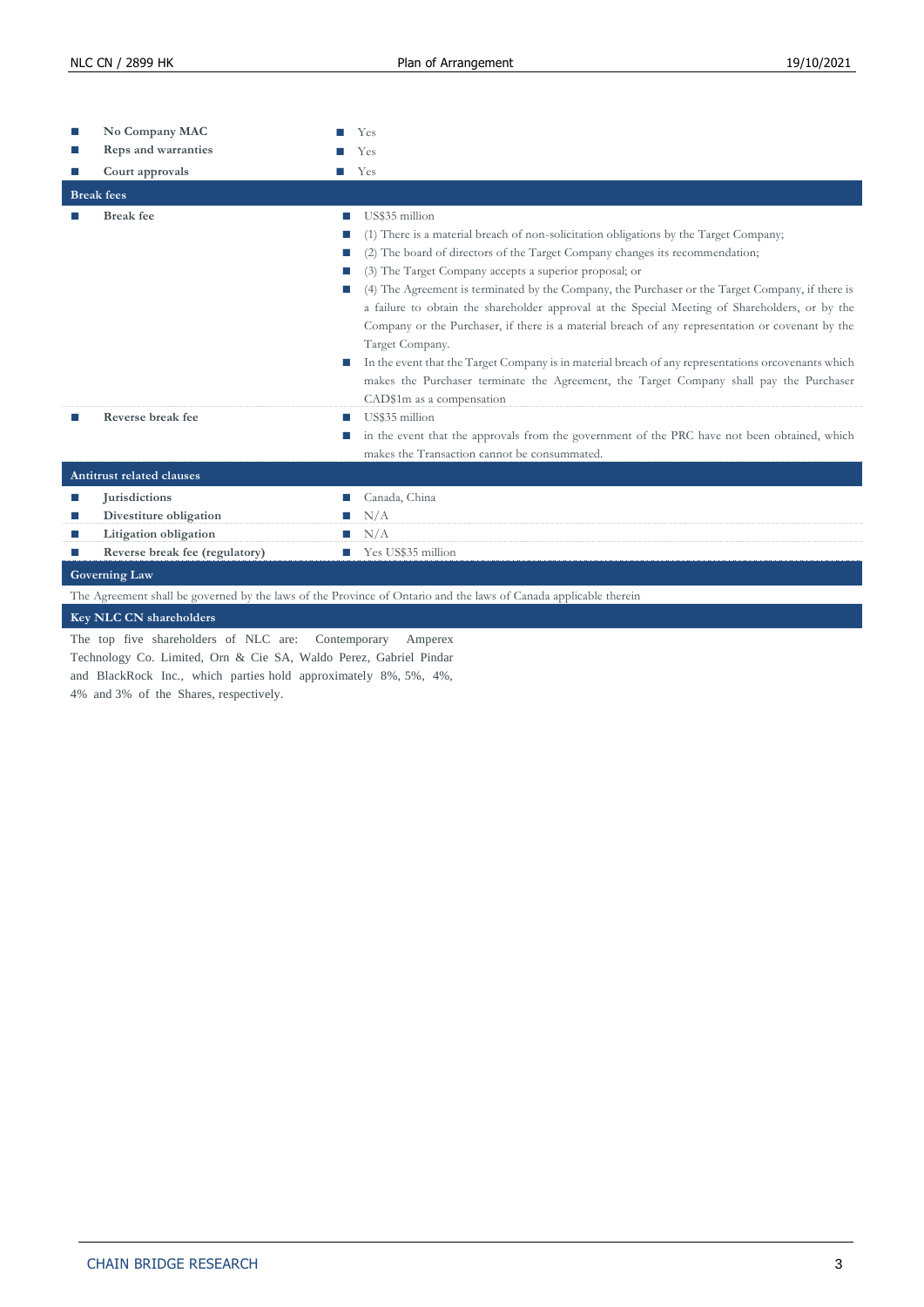# **Company descriptions & rationale for the merger**

## **NLC CN DESCRIPTION**

- Neo Lithium Corp. has quickly become a prominent name in lithium brine development by virtue of its high quality 3Q project and experienced team. Neo Lithium is rapidly advancing its 100% owned 3Q project - a unique high-grade lithium brine lake and salar complex in Latin America's "Lithium Triangle".
- The 3Q project is located in Catamarca Province, the largest lithium producing area in Argentina covering approximately 35,000 ha including a salar complex of approximately 16,000 ha.
- The core asset of Neo Lithium is its 100% interest in the 3Q lithium brine lake project in Argentina.

#### **Geographical location and infrastructure**

■ The 3Q Project is located in the southern end of the renowned "Lithium Triangle" in the Puna Plateau, which is in the southwestern region of Catamarca Province, the largest lithium production area in Argentina. The 3Q Project is connected to the national highway RN60 via 68km of gravel roads. This highway joins the capital city of Catamarca Province with the border of Chile and the port. There are no aboriginal communities or inhabitants in the project area. The project site is approximately 30 kilometres from the border of Chile, and is at straight line distance of about 200 kilometres from Caldera, a port in Chile. The average elevation of the 3Q salar site is around 4,100 metres above sea level. It has an alpine climate. The annual temperature is between -4oC and 10oC, the annual precipitation is about 70-190 mm, and the evaporation is about 1,800 mm per annum. There is sufficient water supply surrounding the salar to satisfy the production need.

#### **Mining Claims**

■ The 3Q Project consists of 13 Mining Claims, the total area of which is 353 square kilometres, covering the entire salar surface and brine lake. Of such 13 Mining Claims, 10 continuous Mining Claims of the 3Q Project have been consolidated into one Mining Group, constituting the core area of mining activities, covering an area of 267 square kilometres. The Mining Claims are granted for an unlimited period of time and remain the holder's property as long as the holder meets its obligations under the laws of Argentina, including annual canon payments and minimum investment commitments.

#### **Mineral resource estimate**

Neo Lithium updated the mineral resource estimate results of the 3Q Project in accordance with NI 43-101 in June 2021. The results of the estimate show that the total mineral resource of lithium carbonate equivalent for the 3Q Project is about 7.565 million tonnes (lithium ion concentration at 400 mg/L cut-off). Among which, the total measured + indicated resource volume of lithium carbonate equivalent is 5.304 million tonnes, with average lithium ion concentration of 636mg/L.

## **Lithium mineral resource estimate results of the 3Q Project (lithium ion concentration at 400 mg/L cut-off)**

| At $400 \text{ mg/L}$<br>cut-off | <b>Average Li concentration</b><br>(mg/L) | Li (tonne) | $Li2CO3$ equivalent<br>(tonne) |
|----------------------------------|-------------------------------------------|------------|--------------------------------|
| Measured                         | 790                                       | 346,000    | 1,839,000                      |
| Indicated                        | 576                                       | 651,000    | 3,465,000                      |
| Total M & I                      | 636                                       | 996,000    | 5,304,000                      |
| Inferred                         | 561                                       | 425,000    | 2,261,000                      |

The above mineral resource contains high-grade lithium carbonate equivalent resource of 1.845 million tonnes (lithium ion concentration at 800 mg/L cut-off). Among which, the total measured + indicated resource volume of lithium carbonate equivalent is 1.682 million tonnes with average lithium ion concentration of 926mg/L.

#### **Lithium mineral resource estimate results of the 3Q Project (lithium ion concentration at 800 mg/L cut-off)**

| At 800 mg/L<br>cut-off | <b>Average Li concentration</b><br>(mg/L) | Li (tonne) | $Li2CO3$ equivalent<br>(tonne) |
|------------------------|-------------------------------------------|------------|--------------------------------|
| Measured               | 928                                       | 175,000    | 930,000                        |
| Indicated              | 923                                       | 141,000    | 752,000                        |
| Total M & I            | 926                                       | 316,000    | 1,682,000                      |
| Inferred               | 918                                       | 31,000     | 163,000                        |

#### **Mineral reserve estimate**

■ According to Neo Lithium's pre-feasibility study updated in accordance with NI 43-101 in April 2021, the total lithium mineral reserves (proven and probable) of the 3Q Project are estimated at 1,294,000 tonnes of lithium carbonate equivalent, including proven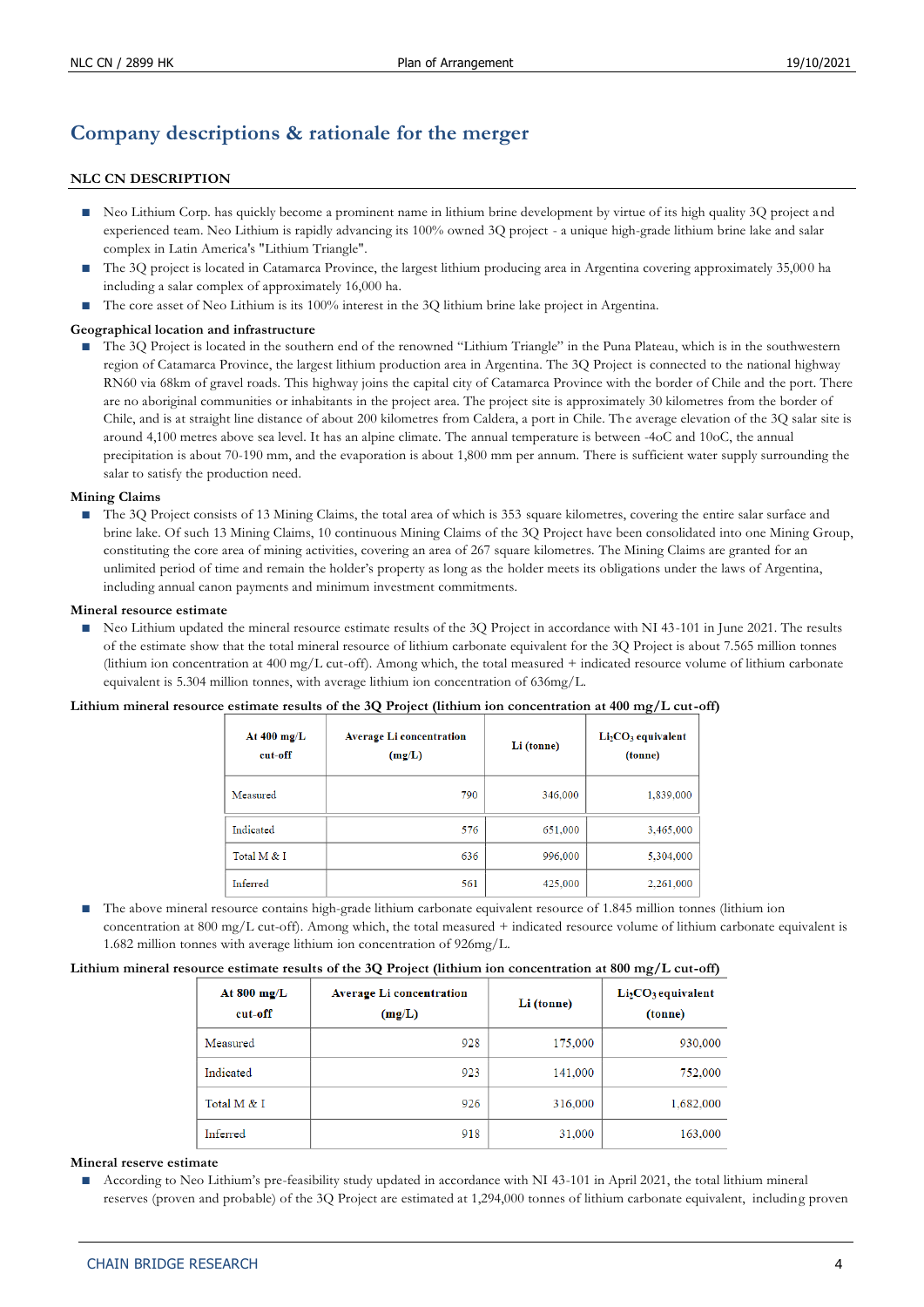reserves of 328,000 tonnes lithium carbonate equivalent and probable reserves of 966,000 tonnes lithium carbonate equivalent. The average lithium ion concentration is 790 mg/L.

#### **Potential of resource**

The 3O Project brine basin dips east, showing that it is controlled by syn-sedimentary faults, and additional volume of high-grade resource is available on the eastern side of the basin. It indicates that there is a good potential to increase the known mineral resource.

#### **Information about impurities**

The magnesium ion and sulfate content for the 3Q Project is low. The ratios of impurities to lithium in the mineral resource with lithium ion concentration at 800 mg/L cut-off are shown in Table 3:

**Table 3: List of impurity ratios of the 3Q Project (lithium ion concentration at 800 mg/L cut-off)**

| Impurity ratio (At 800 mg/L cut-off) | <b>Magnesium/Lithium</b> | <b>Sulfate/Lithium</b> |
|--------------------------------------|--------------------------|------------------------|
| Measured                             | 1.66                     | 0.49                   |
| Indicated                            | 1.66                     | 0.48                   |
| Total M & I                          | 1.66                     | 0.49                   |
| Inferred                             | 1.67                     | 0.41                   |

#### Project development plan

- **■ (1) Overall planning -** Neo Lithium had completed the pre-feasibility study for the 3Q Project in 2019 and updated it in April 2021. It is currently working with Worley on the definitive feasibility study for the 3Q Project, which is expected to be completed in the fourth quarter of 2021. The 3Q Project is expected to commence construction after the feasibility study is completed and the approval of the environmental impact assessment is obtained. **According to the pre-feasibility study in April 2021, the 3Q Project is expected to produce 20,000 tonnes of battery-grade lithium carbonate per annum over a 35-year life of mine**. The Project is expected to have initial capital expenditures of USD\$319 million, deferred and sustainable capital costs of USD\$207 million, cash operating costs per tonne of lithium carbonate equivalent of USD\$2,914; an after-tax net present value (NPV @8% discount rate) of USD\$1,144 million, an internal rate of return (IRR) of 49.9%, and the payback period is expected to be 1.7 years (excluding the amount of acquisition fund and the time for project construction). The designated annual production volume of the 3Q Project is 20,000 tonnes of lithium carbonate, which is based on minimal financing. According to the preliminary study conducted by a consultant, the Project has the conditions for production expansion**. Through adopting the evaporation technology, it is possible for the brine lake to produce 40,000 to 60,000 tonnes of lithium carbonate per year.**
- **■ (2) Lithium extraction process -** Since October 2016, Neo Lithium has built two sets of pilot evaporation ponds in the salar area, and a lithium carbonate pilot plant with an annual production capacity of 40 tonnes. Neo Lithium produced battery-grade lithium carbonate with a purity of 99.891% in June 2021.The 3Q Project intends to adopt the conventional evaporation - purification - lithium carbonate precipitation process to extract battery-grade lithium carbonate from the brine extracted from the wells.
- **■ (3) Operation of the Project** The Company will maintain the current management and professional team of Liex S.A., Neo Lithium's project company in Argentina, to leverage on their abundant local management and operation experience. The development of the Project will make significant contributions to the economic and social development of the community and Catamarca Province, Argentina, where the Project is located.

#### **ZIJIN MINING DESCRIPTION**

Formed in 1993 and based in Fujian, China, Zijin is one of the largest mining companies in China as well as a leading global gold and copper producer. It manages an extensive portfolio, primarily consisting of gold, copper, zinc, and other metals through investments in China and twelve overseas countries across Europe, Central Asia, Africa, Oceania and South America. Listed on the Shanghai Stock Exchange and the Hong Kong Stock Exchange, Zijin has a market capitalization of approximately US\$40 billion.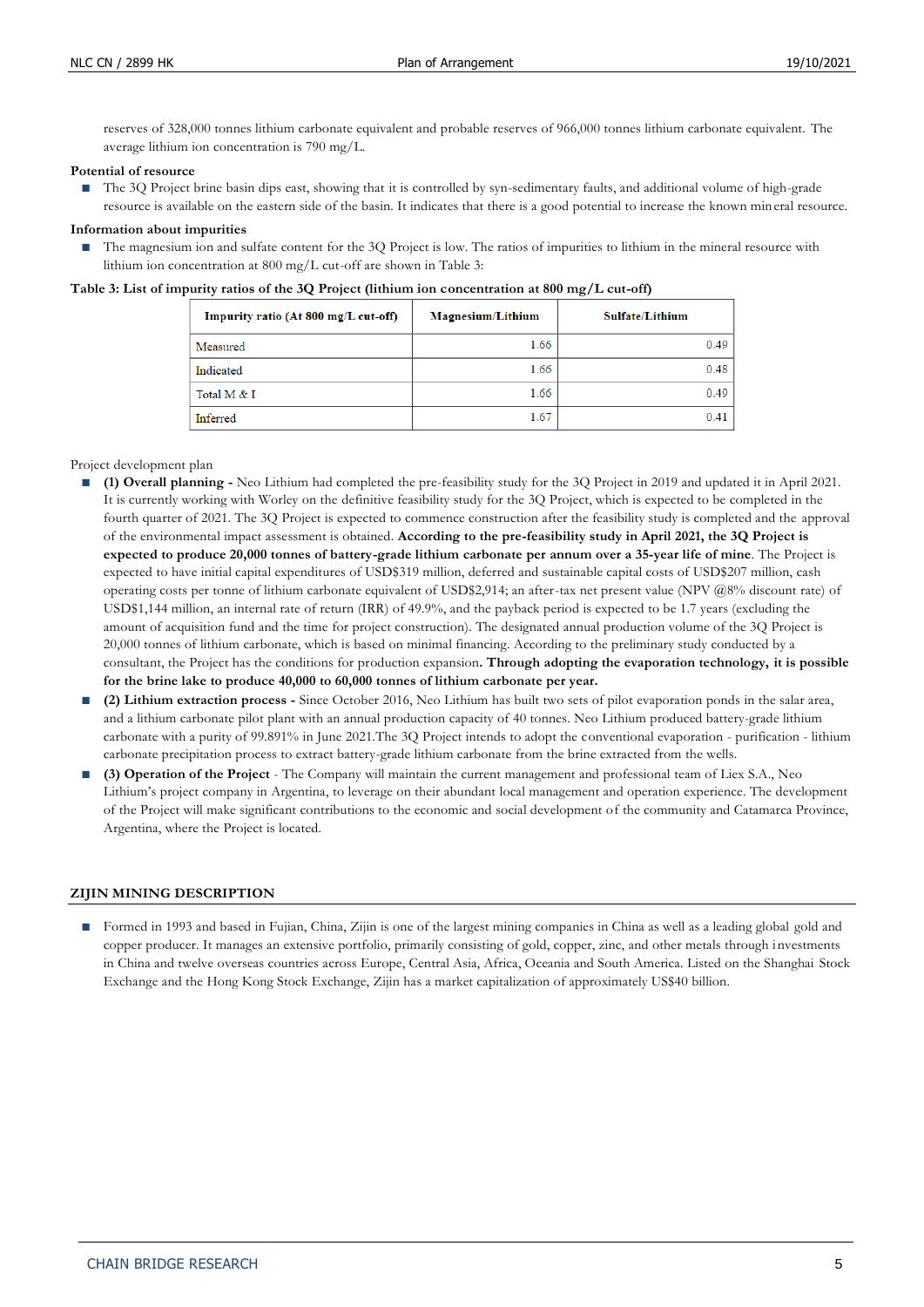# **Key risks**

### **REGULATORY RISKS AND TIMING**

- **■ Chinese and Canadian approvals are required.**
- **■ We believe that US and/or EU will not have jurisdiction, however, we would not rule out (especially from the US) some pressure towards the Canadian authorities to scrutinize the deal. Canadian authorities might also look into the deal in order to protect national interests.**
	- o However, we note that Canada has approved Zijin's acquisition of Nevsun and Continental Gold earlier. Both Nevsun's and CNL's key assets were located outside of Canada.
		- Approvals took almost 6 and 3 months, respectively.
			- Zijin's largest shareholder is a state-owned entity
- In China we don't expect major problems given Zijin's activity in the merger space without any obstacles in recent years.
	- o China appears to support Zijin's overseas expansion given it has made several acquisitions in the last few years including Canadian entities. Zijin bought Kamoa mine from Ivanhoe, Nevsun in 2018-2019 and said in early November it would buy partner Freeport McMoran Inc's copper-gold assets in Serbia for up to \$390 million.
	- o Access to lithium is of strategic importance to Beijing.
- We note that relations between the two countries have been tense of late with China holding two Canadians in prison and Canada holding the CFO of Huawei Technologies Co. on an extradition order from the U.S. (The Nevsun deal was approved after the 2018 December arrests).
- The Trudeau government reconfirmed its hope of returning to business as usual when, in September, it named Dominic Barton as the new ambassador to China.
- NLC also has to obtain the approval of the environmental impact assessment (EIA) for the exploitation stage of the 3Q Project by the Ministry of Mines of the Province of Catamarca.
	- o The EUI approval was submitted on April 15, 2019. As Argentina is a lithium mining friendly country and NLC already gained such approval for another project we don't see substantial risk to this approval

#### **Potential US, Canada (EU) opposition**

- **■ Lithium is a strategic asset for both US and Canada (also for Europe).**
- US key strategic plan to import lithium from Canada for its EV industry. In March 2021 Reuters [reported](https://www.reuters.com/article/us-usa-mining-canada-exclusive-idUSKBN2BA2AJ) that the U.S. government is working to help American miners and battery makers expand into Canada, part of a strategy to boost regional production of minerals used to make electric vehicles and counter Chinese competitors.
	- o The U.S. Department of Commerce held a closed-door virtual meeting with miners and battery manufacturers to discuss ways to boost Canadian production of EV materials, according to documents seen by Reuters.
	- o A source who attended the meeting said there was no indication that the Commerce Department would offer financial incentives for new mines or other supply chain components in Canada.
- U.S. battery-making capacity is expected to increase sharply over the next decade, rising more than sixfold from roughly 60 gigawatt hours of annualized production last year to about 383 gigawatt hours in 2030, according to Benchmark Mineral Intelligence.
- Battery-manufacturing giants such as South Korea's LG Chem Ltd. and SK Innovation Co. are building big factories in the U.S. to expand American production of electric-car batteries. LG Chem is building its factory in Ohio as part of a joint venture with General Motors Co.
- Tesla Inc. is also expanding its battery-making capabilities, seeking to cut costs and shorten its supply chain by making some materials inhouse.
- **■ Right now, much of the supply chain is concentrated in China, which makes more than 70% of the world's lithium-ion batteries, according to Benchmark. The country also refines and manufactures the majority of minerals and materials needed for those batteries.**



# **Canada's view on lithium**

As the [Canadian Minerals and Metals Plan 2019](https://www.nrcan.gc.ca/sites/www.nrcan.gc.ca/files/CMMP/CMMP_The_Plan-EN.pdf) notes, reliable supplies of Critical and Strategic Minerals are essential to key sectors of the Canadian economy, including a growing focus on "clean technologies" CSMs are also critical for Canada's national security, as well as the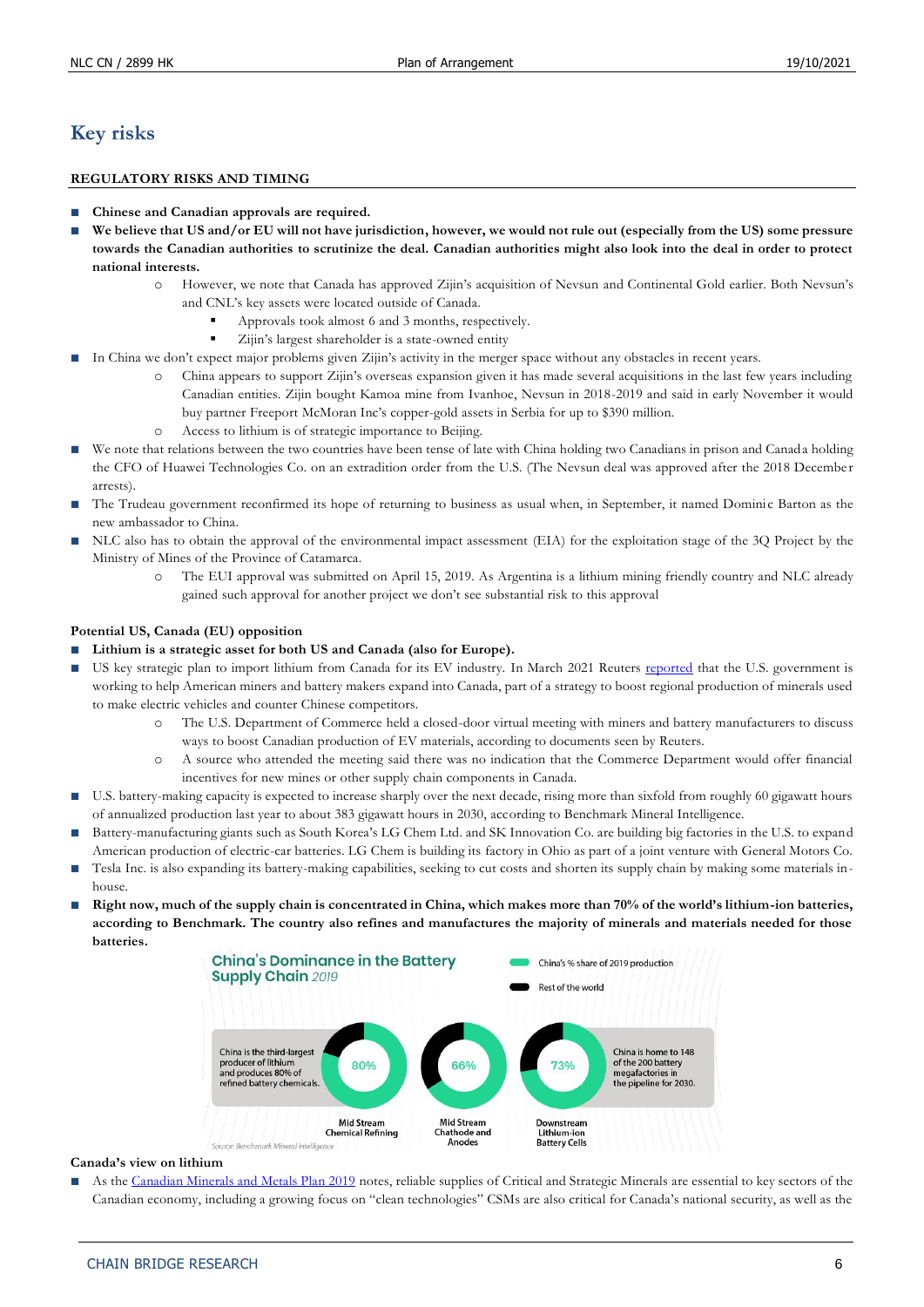security of Canada's strategic allies. Already, Canada's global partners, first and foremost the United States of America, are acting to diversify and to secure their supplies of CSMs through strategic partnerships and joint actions.

- From a geopolitical supply-chain and security perspective, as the US Geological Survey noted in 2020, "lithium supply security has become a top priority for technology companies in the United States and Asia. Strategic alliances and joint ventures among technology companies and exploration companies continued to be established to ensure a reliable, diversified supply of lithium for battery supplie rs and vehicle manufacturers". Canada's emerging lithium sector can be positioned as able to provide a reliable supply of lithium to the United States and to strategic partners in the European Union and Asia.
- On October 29, 2020, Québec similarly released the *Québec Plan for the Development of Critical and Strategic Minerals (2020-2025) that* identifies twenty-two CSMs. Lithium is noted as a mineral strategic to the province's public policies (including green transportation) and renewable energy. As the plan notes, countries such as the USA, Germany, France and Japan consider certain minerals as strategic to their economies "and are acting to diversify and secure access to supplies of CSMs". **As such, CSMs are viewed as essential to Québec's "new economy" and for the province's and Canada's national security.**
- According to [WITS](https://wits.worldbank.org/trade/comtrade/en/country/CAN/year/2019/tradeflow/Imports/partner/ALL/product/283691) Canada's major source of lithium carbonate import was Chile, China, Austria and Slovenia in 2019.

#### **Supply-demand balance**

- **■ The underlying market fundamentals for lithium are straightforward: Increasing and sustained demand will strain supply through 2030. Between now and 2025, supplies from current and planned projects are expected to come online to meet demand; and from 2025 to 2030 new supply sources must come online to support demand.**
- Looking ahead to 2030, rapidly growing demand will test the market's ability to expand supply and reduce lead times.



Source:<https://www.fastmarkets.com/article/3999803/lithium-supply-and-demand-to-2030>

■ A total of 345,000 tonnes of processed lithium were produced in 2020, dominated by resources from the lithium triangle and Australia. Lithium production must quadruple between 2020 and 2030 to meet growing demand, from 345,000 tonnes in 2020 to 2 million tonnes in 2030.

#### **Supply**

- On the supply side, we believe there are two key aspects.
	- o The production coming into play in the near future up to 10 Years.
		- o And potential production in the longer term which is based on the proven and probable reserves after 10 Years It takes about 8-9 years, best case, for a new deposit to enter production.
- **■ In the near term, Australia will still dominate the supply side however, South American production growth will be the most important.**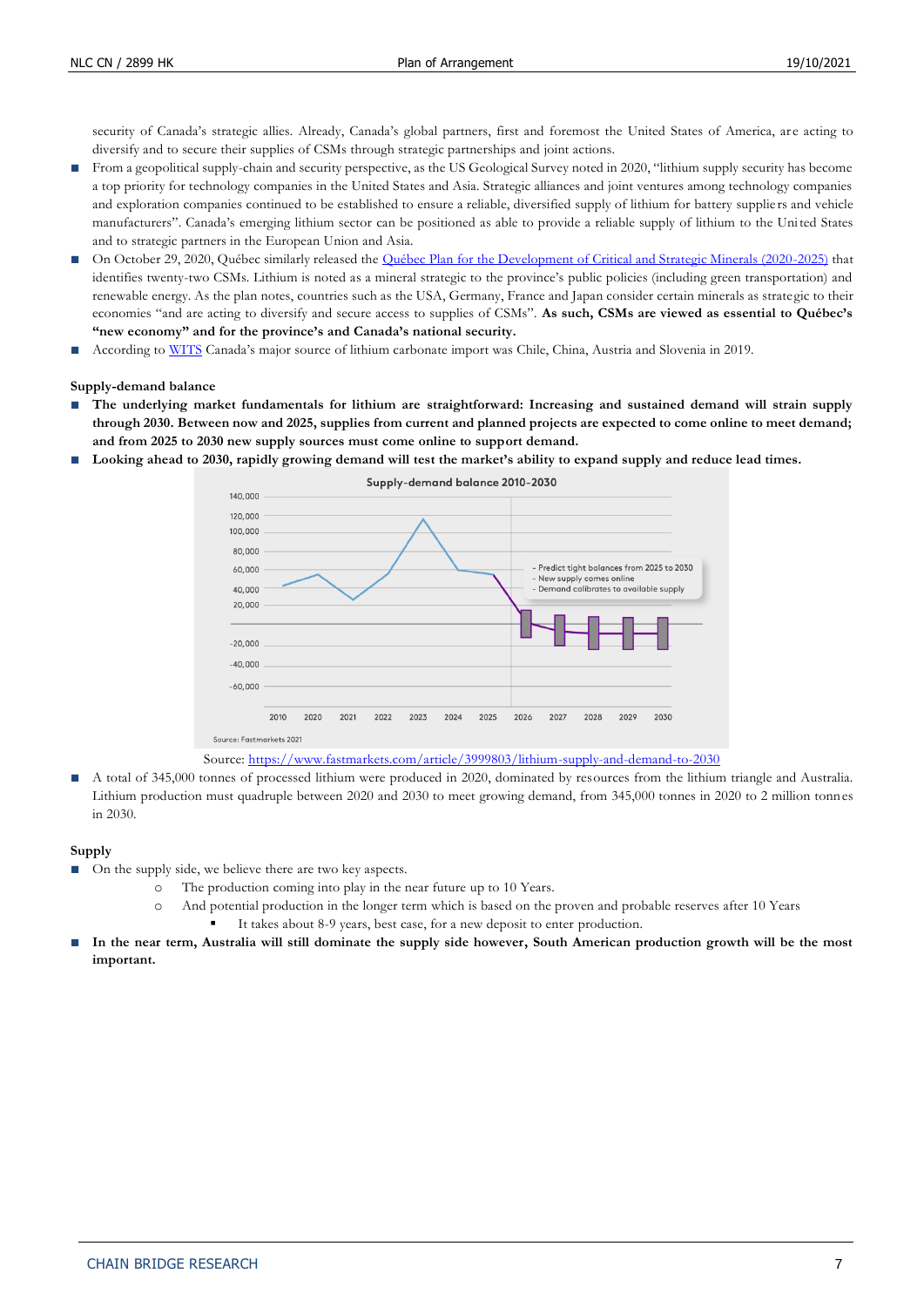#### LITHIUM SUPPLY SET TO NEAR TRIPLE BY 2025



- According to [USGS](https://pubs.usgs.gov/periodicals/mcs2021/mcs2021.pdf) survey owing to continuing exploration, identified lithium resources have increased substantially worldwide and total about 86 million tons. **Lithium resources in the United States—from continental brines, geothermal brines, hectorite, oilfield brines, and pegmatites—are 7.9 million tons**. Lithium resources in other countries have been revised to 78 million tons.
- Lithium resources:
	- o Bolivia, 21 million tons;
	- o Argentina, 19.3 million tons;
	- o Chile, 9.6 million tons;
	- o Australia, 6.4 million tons;
	- o China, 5.1 million tons;
	- o Congo (Kinshasa), 3 million tons;
	- o Canada, 2.9 million tons;
	- o Germany, 2.7 million tons;
	- o Mexico, 1.7 million tons;
	- o Czechia, 1.3 million tons;
	- Serbia, 1.2 million tons

**World Lithium Mine Production and Reserves (2P = economically extracted or produced at the time of determination) (selected countries by USGS):**

|                              | <b>Mine production</b> |                     | Reserves <sup>5</sup> |
|------------------------------|------------------------|---------------------|-----------------------|
|                              | 2019                   | 2020 <sup>e</sup>   |                       |
| <b>United States</b>         | W                      | w                   | 750,000               |
| Argentina                    | 6,300                  | 6.200               | 1,900,000             |
| Australia                    | 45,000                 | 40,000              | 64,700,000            |
| Brazil                       | 2,400                  | 1,900               | 95,000                |
| Canada                       | 200                    |                     | 530,000               |
| Chile                        | 19.300                 | 18,000              | 9,200,000             |
| China                        | 10.800                 | 14,000              | 1,500,000             |
| Portugal                     | 900                    | 900                 | 60,000                |
| Zimbabwe                     | 1.200                  | 1,200               | 220.000               |
| Other countries <sup>7</sup> |                        |                     | 2.100.000             |
| World total (rounded)        | 886.000                | <sup>8</sup> 82.000 | 21.000.000            |

- In the longer term the distribution of reserves will be the key. Argentina Bolivia and Chile, "the Lithium triangle", will be the **key market that will drive the supply side. The earliest possible ramp of production will come from Chile and Argentina which owns about 50%+ of global lithium reserves (2P).**
- **■ The only lithium-producing mine in the US is Albemarle's Silver Peak Mine In Nevada currently producing 5000 tonnes p.a.**
- **■ The net import reliance of the US is still above 50%.**
- **Piedmont is still about two years away from pulling lithium out of the ground in North Carolina. Last September, it announced a deal to supply lithium to Tesla Inc. once its mine comes into operation. At today's prices, much of that American lithium i s too expensive to pull out of the ground.**
- **Once it's operational, Piedmont expects to produce 160,000 tons a year of concentrated spodumene, yielding 22,700 tons of refined material. That could represent several times more output than current US production, but not nearly enough to meet expected demand. Thus in the future US will rely on import.**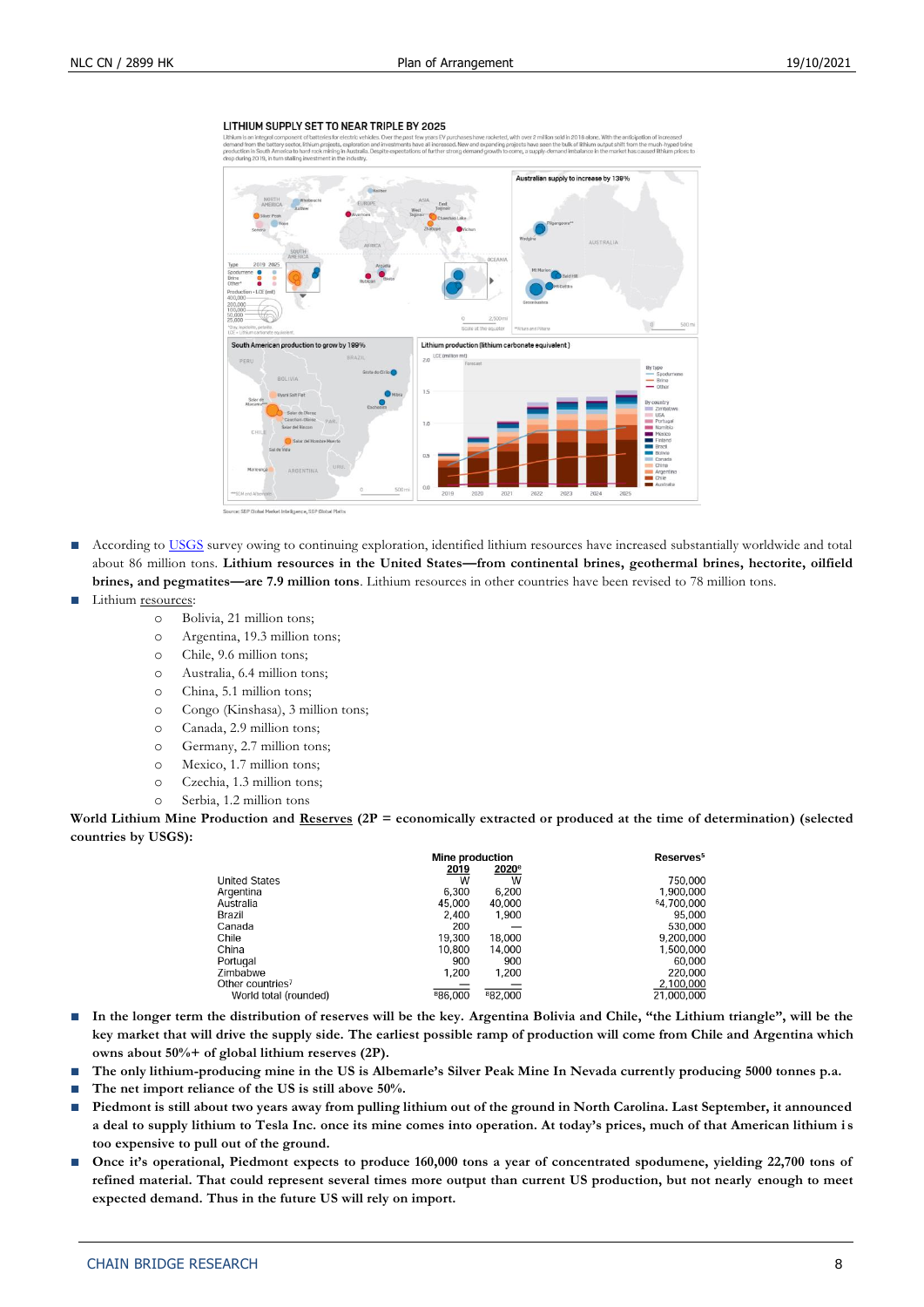# **Top 5 lithium miners (2 Chinese, 1-1 US, Australian and Chilean company)**

- **■** 1. Jiangxi Ganfeng Lithium Co. Ltd The company has mineral resources in Australia, Argentina, Mexico, and China. The company agreed to buy the shares it does not already own in Mexico-focused Bacanora Lithium for US\$264.5 million; it also bought a stake in a lithium mine in Mali for US\$130 million, as well as a salt lake in China for 1.47 billion yuan.
- 2. Albemarle The company has a 49% share in Greenbushes mine in Australia, and owns two others, one in the Salar de Atacama in Chile and the other in Clayton Valley near Silver Peak, Nevada. Albemarle later signed a deal to invest US\$1.15 billion in a joint venture with Mineral Resources, which will own and operate the Wodgina hard-rock lithium mine in Western Australia.
- 3. Tianqi Lithium The company owned a 51% stake in Winfield Holdings, the developer of the Greenbushes lithium project in Western Australia. The Greenbushes mine is the biggest operating lithium mine in the world, currently undergoing expansion to increas e its production to over 160,000 metric tons per year.
- **■** 4. Mineral Resources Ltd. Their lithium project is a joint operation with Neometals Ltd and Jiangxi Ganfeng Lithium Co. Ltd known as Mt. Marion Lithium project located 40 km west of Kalgoorlie in Australia. It is an open pit mine with a life of 20 years with an estimated capacity of 450,000 tons per annum.
- **■** 5. SQM The company produces lithium carbonate and lithium hydroxide from brine in the Salar de Atacama salt flat in the Atacama desert in North Chile. The company has reported a capacity of 70,000 tons of lithium carbonate in 2020.



## **Neo Lithium's supply**

- According to Neo Lithium's pre-feasibility study updated in accordance with NI 43-101 in April 2021, the total lithium mineral reserves (proven and probable) of the 3Q Project are estimated at 1,294,000 tonnes of lithium carbonate equivalent, including proven r eserves of 328,000 tonnes lithium carbonate equivalent and probable reserves of 966,000 tonnes lithium carbonate equivalent.
- **According to the pre-feasibility study in April 2021, the 3Q Project is expected to produce 20,000 tonnes of battery-grade lithium carbonate per annum over a 35-year life of mine. Through adopting the evaporation technology, it is possible for the brine lake to produce 40,000 to 60,000 tonnes of lithium carbonate per year.**
- It appears that in the current Lithium miners space Neo Lithium won't be a key player with its 2%-7% global (production) **market share in the near future.**
- **■ In the Lithium Triangle (considering Argentina's and Chile's 2P reserves only) NLC owns 11.7% of the available lithium reserves.**
	- o **Other major players are SQM, Albemarle, Lithium Americas, Livent, Orocobre, Lake Resources, Milennial Lithium, Tianqi and Ganfeng.**
	- o **The local industry is dominated by Chilean, US, Australian, Canadian and Chinese companies.**
- US and Canada will have remaining partners from ally countries to source lithum in the region.

# **Players in the Lithium Triangle.**



#### Source: GXY AU/ORE AU merger presentation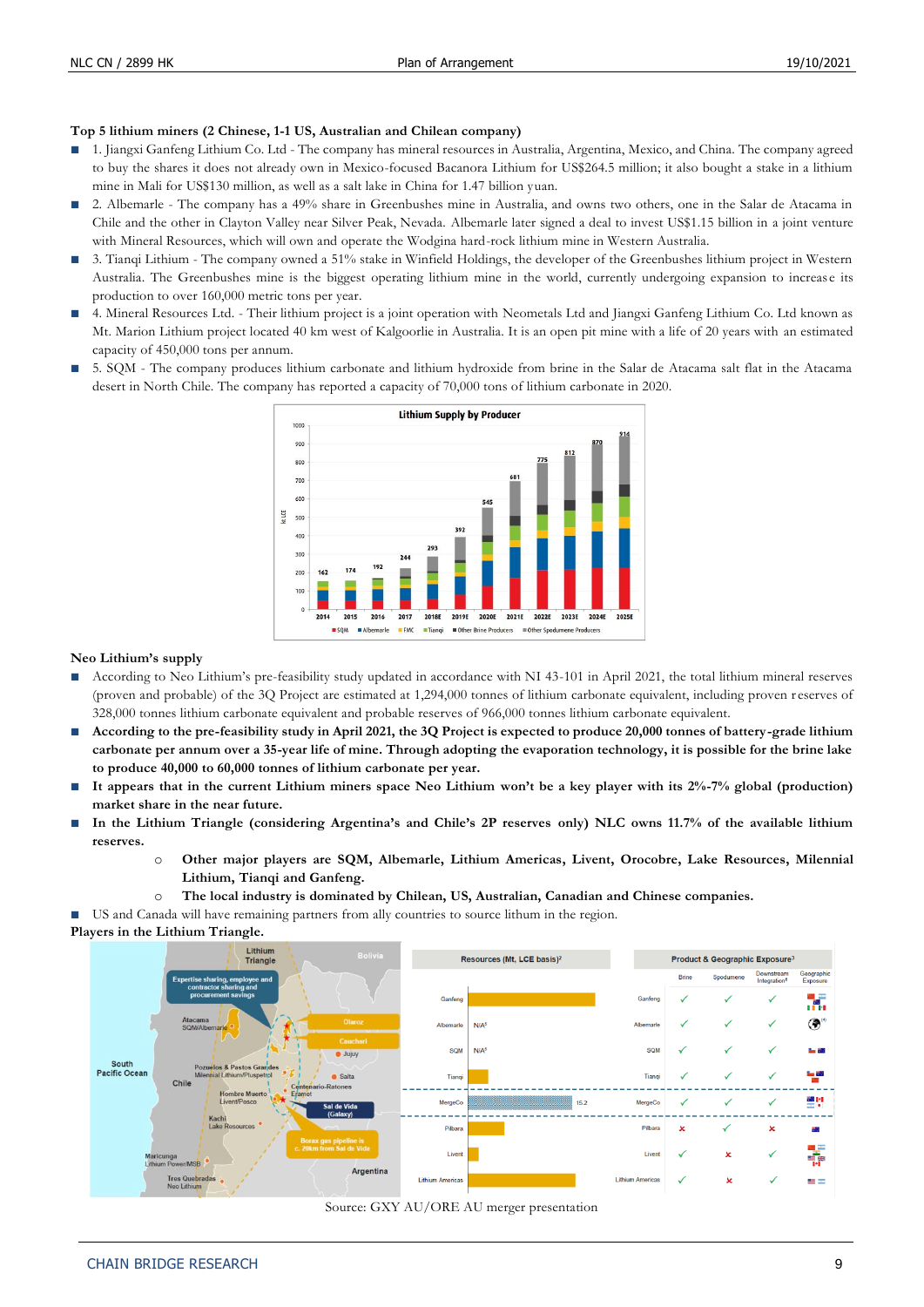# **US Demand**

- According to [USGS](https://pubs.usgs.gov/periodicals/mcs2021/mcs2021.pdf) survey from 2021 major import sources were (2016–19): Argentina, 55%; Chile, 36%; China, 5%; Russia, 2%; and other, 2%.
- **[USGS](https://pubs.usgs.gov/periodicals/mcs2021/mcs2021.pdf)** survey states:
	- o "Domestic Production and Use: The only lithium production in the United States was from a brine operation in Nevada. Two companies produced a wide range of downstream lithium compounds in the United States from domestic or imported lithium carbonate, lithium chloride, and lithium hydroxide. Domestic production data were withheld to avoid disclosing company proprietary data.
	- o "Five mineral operations in Australia, two brine operations each in Argentina and Chile, and two brine and one mineral operation in China accounted for the majority of world lithium production. **Owing to overproduction and decreased prices, several established lithium operations postponed capacity expansion plans.** Junior mining operations in Australia and Canada ceased production altogether. Lithium supply security has become a top priority for technology companies in the United States and Asia. Strategic alliances and joint ventures among technology companies and exploration companies continued to be established to ensure a reliable, diversified supply of lithium for battery suppliers and vehicle manufacturers. Brine-based lithium sources were in various stages of development in Argentina, Bolivia, Chile, China, and the United States; mineral-based lithium sources were in various stages of development in Australia, Austria, Brazil, Canada, China, Congo (Kinshasa), Czechia, Finland, Germany, Mali, Namibia, Peru, Portugal, Serbia, Spain, and Zimbabwe; and lithium-clay sources were in various stages of development in Mexico and the United States."
- Imports of several types of lithium materials to the U.S. have been decreasing in recent years, according to an analysis by S&P Global Market Intelligence.
- The slowdown in processed and refined lithium imports to the U.S. comes as prices for lithium climb worldwide in response to growing demand for electric vehicles.



#### **Precedents**

#### **TMAC Resources (TMR CN)/ Shandong Gold Mining**

- **■** In late 2020 Canada rejected Shandong Gold Mining's bid for indebted TMAC Resources, the companies said, amid concerns about a Chinese state-owned entity operating in the country's sensitive Arctic region.
	- o "There were concerns about a Chinese state-owned enterprise taking over a mine in the far north and it was ultimately rejected," an Ottawa source familiar with the matter said
- Shandong Gold added the sale was blocked on national security grounds.
- In contrast to TMAC NLC has assets in Argentina and not in Canada.
- The deal was blocked after 7 months. In early 2021 Agnico Eagle Mines a Canadian company bought TMAC.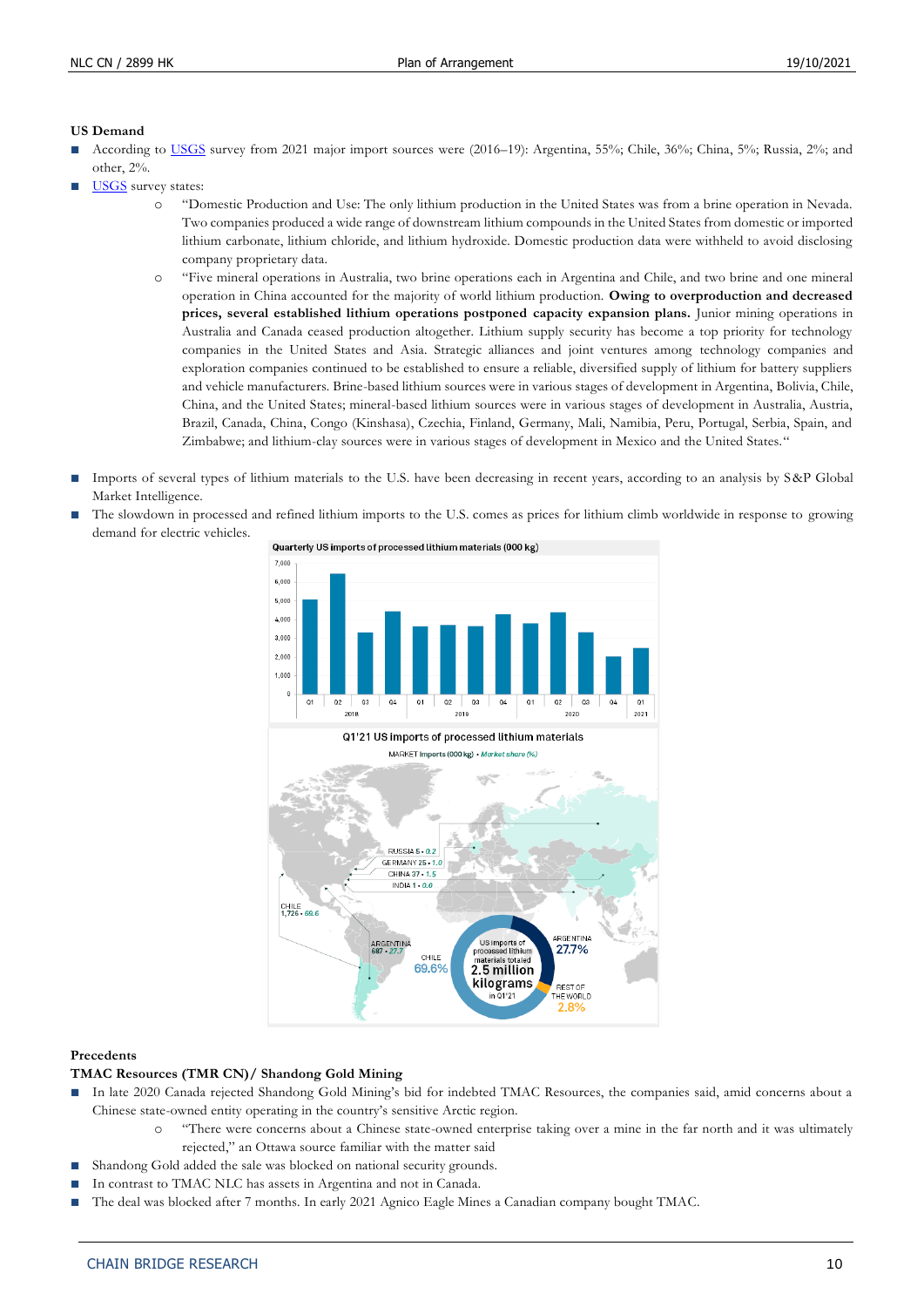## **ML CN / CATL**

- **■** Canada's Millennial Lithium Corp said on late September that the Chinese battery maker Contemporary Amperex Technology Co Ltd (CATL) has agreed to buy the miner for C\$376.8 million (\$297.3 million), after outbidding compatriot Ganfeng Lithium. ML is a lso an Argentina focused lithium mining company. The deal is still pending and so far, no opposing voice has been raised.
- NLC has a strong strategic partnership with CATL the largest battery producer for EVs in the world. We believe in the current market situation blocking the deal could threaten Chinese battery supply to the US.
- We note that ML is approx. half the size of NLC thus any issues in the Canadian review process would likely blow up the NLC deal spread. In contrast a smooth ML deal review does not necessary guarantee a straightforward process for NLC.

#### **CNL CN / Zijin precedent**

■ Zijin's Continental Gold purchase was approved in 3 months.

#### **CBR summary**

- We see several mitigating factors which makes an approval highly likely:
	- o New production also inside and outside US and Canada will come into play in the coming years to support increased demand.
	- o Domestic lithium processing and battery production will rely on US and Canadian mines in the future. At current stage the industry is heavly reliant on Chinese production
	- o Australian import is also a substitute for South American production.
	- o In South America Chilean, Canadian, Australian and US lithium miners are also present besides Chinese players. None of them really dominates the market.
	- o Neo Lithium's production will equal to 2%-7% of the global production in the near future. In the Lithium Triangle (considering only Argentina's and Chile's 2P reserves) NLC owns 11.7% of the available lithium reserves.
- There are still key risks which include
	- o In the Lithium Triangle China is not yet dominant but it's intention being dominant is clear. At some point US and Canadian regulators will have to stop this process
	- o South American production is among the cheapest thanks to high concentration and lower additional cost of mining.
	- o US import reliance is heavily dependent on Chile and Argentina (90%+ share from US import)
	- We see several mitigating factors which makes ICA approval likely:
		- o New production in US and Canada will come into play in the coming years to support increased demand.
		- o In the key South American market Chilean, Canadian, Australian and US lithium miners are also present besides Chinese players, therefore US and Canada will have remaining partners from ally countries to source lithum in the region.
		- o In a worst-case scenario, Australian import could also a be substitute for South American production.
		- o Given that transportation cost is a limited portion of the final lithium product near term supply from Australia or South America will be more or less substitutes. Further the strong strategic ties between US and Australia will guarantee that any escalation of US China tensions will not leave US without lithium
		- o Neo Lithium's production will equal to 2%-7% of the global production in the near future. In the Lithium Triangle (considering Argentina's and Chile's 2P reserves only) NLC owns 11.7% of the available lithium reserves.
		- o NLC has a strong strategic partnership with CATL the largest battery producer for EVs in the world. We believe in the current market situation blocking the deal could threaten Chinese battery supply to the US.
		- o There are plans to set up processing / battery producting sites in the US, but at current stage the industry is heavly reliant on Chinese production
			- Domestic lithium processing and battery production will rely on US and Canadian mines in the future.
- **■** There are still key risks which include
	- o In the Lithium Triangle China is not yet dominant but it's intention being dominant is clear. At some point US and Canadian regulators might think about halting this expansion.
	- o South American production is among the cheapest thanks to high concentration and lower costs.
	- o US imports are heavily reliant on Chile and Argentina (90%+ share from US import)

#### **SHAREHOLDER APPROVAL / COUNTERBID**

- **■** Benefits to Neo Lithium Shareholders
	- o Immediate and significant premium of approximately 36% to the 20-day VWAP on the TSXV
	- o All-cash offer that is not subject to a financing condition
	- o Strong deal certainty with a highly credible and leading global mining company as purchaser
	- o Voting support agreements entered into with all directors and senior officers of Neo Lithium who hold shares
	- o Removes future dilution, commodity, construction, production and execution risk with next phase of 3Q project
- CATL would be the most likely and natural counterbidder however they are digesting the takeover of Millennial Lithium of CAD377 million. Based on that CATL is unlikely going into a second potential bidding war.
- Ganfeng was knocked out from ML by CATL. They are trying to buy decent assets. The asset list Ganfeng own includes Lithium Americas, Arena Minerals, International Lithium, and a host of others.